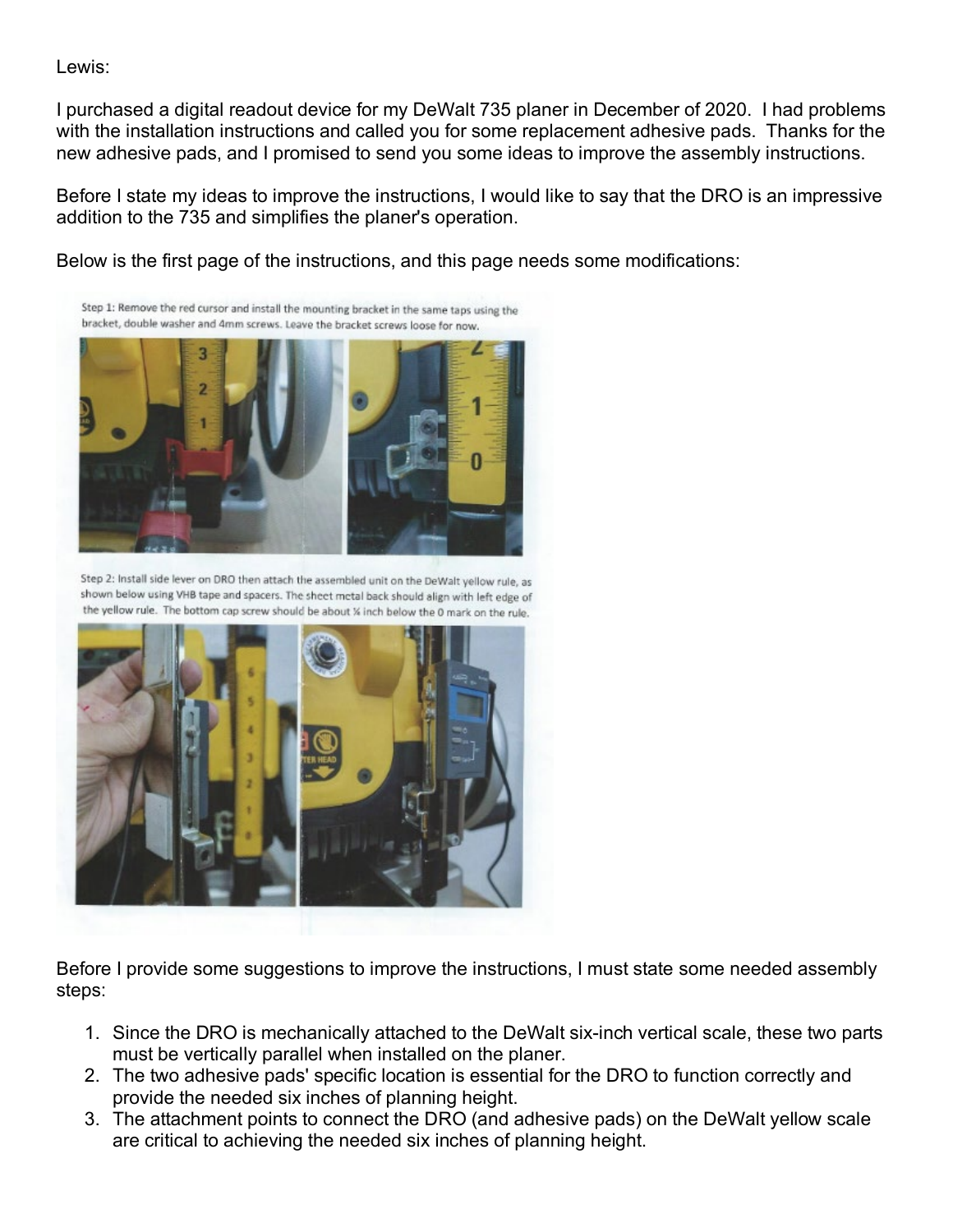These three items are relatively easy to resolve with some modifications to the assembly instructions, and here are my suggestions.

Step 1 of the current instruction is good as written. But the next step should be to remove the machine's DeWalt six-inch scale. To do this:

- Remove the Allen cap screw that attaches the scale to the top of the threaded post using a 4 mm wrench and note the indented area on the plastic post cover (for reassembly).
- Remove the two screws located at the bottom of the DeWalt scale with a Phillips screwdriver.

My next step was to place the DeWalt scale on a flat smooth surface (the planer's infeed table is ideal for this activity). Here is a photo that illustrates this concept. Note that the image also shows the hardware I removed.



The next step is to place the adhesive pads on the DeWalt scale properly. A word of caution: clean the six-inch scale's surface with alcohol and a soft cloth to remove any oil or contamination before the adhesive pads are attached to the scale! Remove the backing from an adhesive pad, press the pad onto the scale with the pad's upper edge aligned with the yellow scale's top, as shown in the photo below. Next, remove the backing from the other adhesive pad and press this onto the six-inch scale with the bottom aligned with the "0" on the six-inch scale. Your assembly should look like this photo.

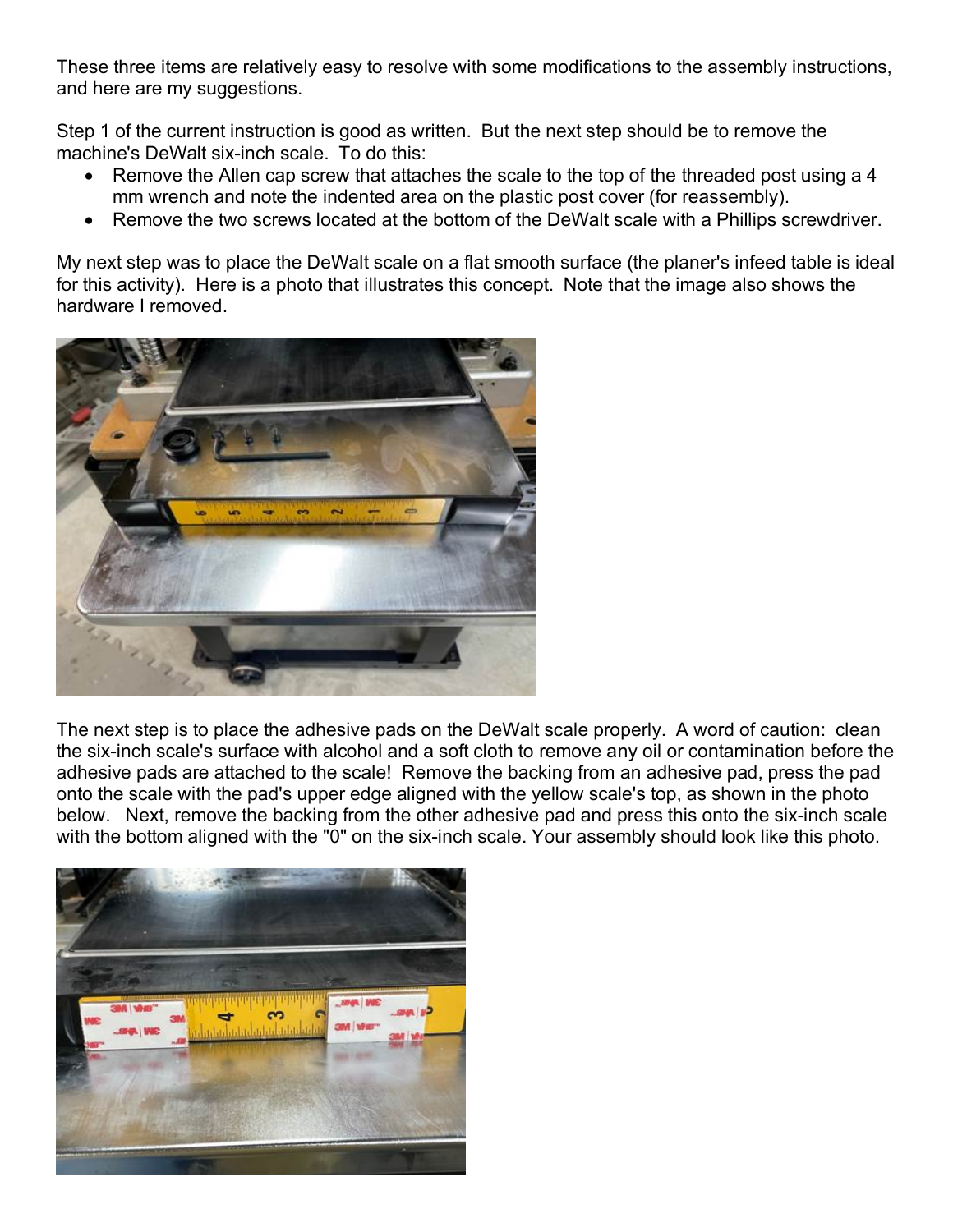Before the next step, separate the DRO from its sheet metal backplate by removing the two screws with an Allen and 8mm combination wrench.

Then assemble the DRO backplate onto the six-inch scale located on the infeed table. Another word of caution: clean the back surface of the DRO with alcohol and a soft cloth to remove any oil or contamination before attaching the adhesive pads to the scale! Next, allow the edge of the DRO backplate to rest on the table as shown in the photo, which aligns the backplate and DeWalt scale.



Gently **slide** the DRO backplate onto the six-inch scale and note the **two parts' needed alignment,** as shown in the photo below. The lower edge (right-hand side in the picture) of the backplate should be aligned with the bottom edge of the DeWalt yellow six-inch scale as shown below: